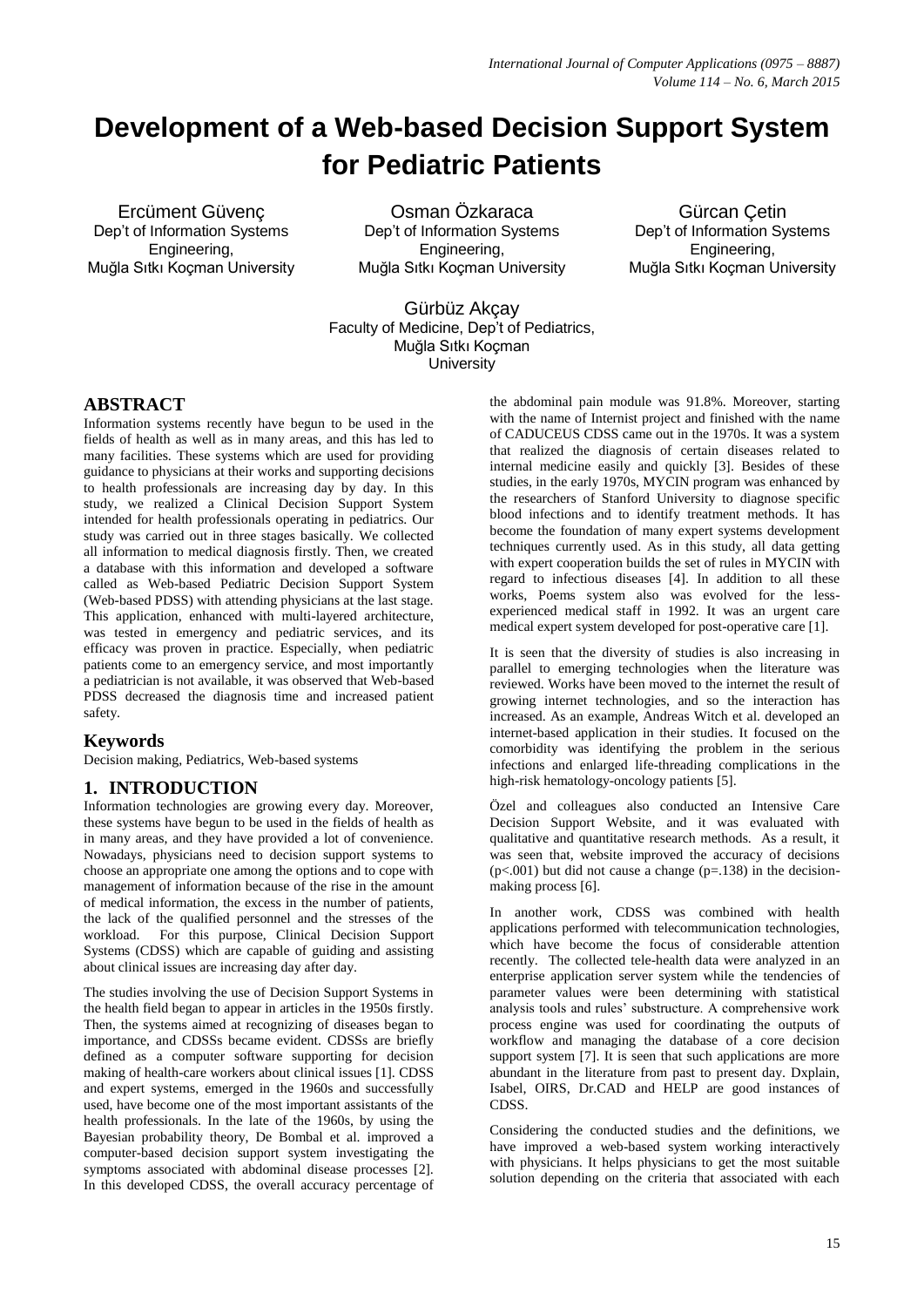other and have multiple structures through the modules in the database, and so it accelerates the diagnosis and treatment process. This system was brought into use for pediatricians after the preparation of infrastructure.

In our study, we preferred pediatric clinics, because these clinics are very busy clinics in the hospitals. Childhood involves a wide range of time from bird up to the age 18. Children's growth and development changes continuously. The measurements which are made among healthy children depending on gender and age are taken as a basis of comparison all around the world. However, these measurements cannot be taken because of the excess workload of polyclinics, emergency and services, or the measurements obtained in very different ranges of data do not allow for comment. The correct interpretation of these measurements will provide the opportunity to early diagnosis, treatment and monitoring of many diseases.

#### **2. DECISION SUPPORT SYSTEMS**

Decision Support Systems (DSS) have been defined in many ways in the literature. Lu et al. described DSSs as the information systems supporting the decision-makers by using of data and analysis [8]. On the other hand, CDSSs, as a kind of DSS, are computer programs assisting physicians and other medical officials in taking a decision [1].

The components of a DSS mainly consist of a database, inference engine and user interface as can be seen in Figure 1. Inference engine is named as model base in the literature as well. This component is the section in which decision making, optimization, simulation, estimation and analysis models will take place. It is considered that these models carry the users to the right results [9]. The database, which is another part of the system, includes the information and sentences of rules about to the problem. In this study, the related experiences were added to the database of Web-based PDSS by a specialist in pediatric. On the other hand, the user interface provides interactivity among inference engine, database and users.



**Fig 1: The components of a Decision Support System [9].**

DSSs are classified as five types including model (modeldriven DSS), data (data-driven DSS), knowledge (knowledgedriven DSS), group and web-based [8]. Although group and web-based DSSs are similar to each other, there is only a difference between them. If A work team shares data on a

single platform, this is a group DSS. Otherwise, if the members of the group share their thoughts and decisions about to the problem through a network by using their personal computers, this is a web-based DSS. Therefore, although our work seems like only a web-based decision support system, but also it is considered as a group decision support system.

A web-based DSS can be model-driven, data-driven, document-driven, knowledge-driven, communications-driven and hybrid structure including multiple types [9].

#### **3. RELATIONAL DATABASE MODEL**

Relational database model is used in almost all advanced software and web technologies that require the usage of database. The important points here are design and normalization of the database. There are many advantages of making a good relational database. The main advantages of the management of relational database are the reduction of duplicated data, the improvement of the database control and the ensuring flexibility by reducing the workload. These advantages can change parallel to the qualification of the designed database. There are three kinds of relationship in the relational database; one to one, one to many and many to many relationships.

In this study, we used many to many relational database. According to the many to many relational database, a row in a table is correlated with a lot of rows in the correspondent table and vice versa [10].

# **4. IMPLIMENTATION**

#### **4.1 Database Structure**

In our work, we utilized Java programming language, ZK framework and MySQL database for developing a Web-based PDSS, and used a relational database for correlating diseases with diagnosis and symptoms. The system has been capable of working such as a rule-based system by means of relational database. Data mining methods are performed with IF-THEN rules in the rule-based systems. On the other hand, in our system, an expert person who has an administrator privilege realizes rule definitions by establishing the relationships among Symptom, Laboratory Findings and Diseases by way of the relational database.

In the enhanced Web-based PDSS, an ID value of the symptom which a user chooses is obtained from the database, and is added to SQL statement. The ID values belonging to each chosen symptom and laboratory finding are added to SOL statement according to specific rules. So, a list of diseases is generated in the result of queries made by this SQL statement. In an example, a SQL query expression is as follows.

*WHERE diseaseid in (SELECT diseaseid FROM symptomstodiseases WHERE symptomid=340)* 

*and diseaseid in (SELECT diseaseid FROM symptomstodiseases WHERE symptomid=255)* 

*and diseaseid in (SELECT diseaseid FROM labparamstodiseases WHERE labparamid=697)* 

*group by diseasename*

According to this expression, "11-BETA-HYDROXYLASE DEFICIENCY (CYP11B1)" disease was found depending on the ID values which are belonged to chosen symptoms and laboratory findings. The tables and relations used in our system can be seen in Figure 2 clearly.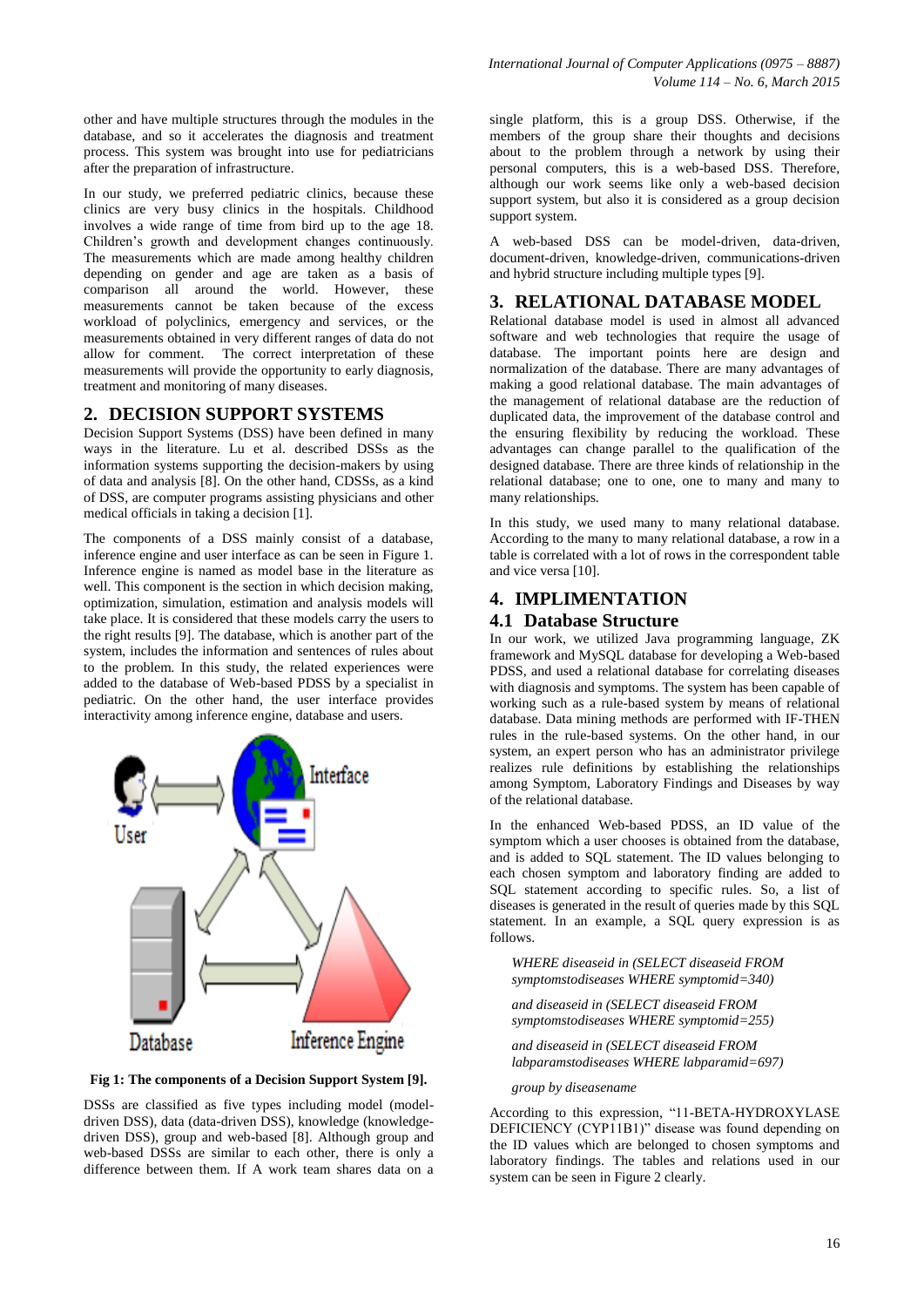

**Fig 2: The table relationships in the database.**

## **4.2 Design and Development**

ASP.NET and Visual Studio 2008 platform with AJAX support were used for developing the Pediatric Decision Support Website. Moreover, we utilized Microsoft Expression Web software at the designing stage of the website.

While we were designing the website at the content determining stage, we investigated that how a specialist decides for diagnosis/treatment. The ways that when making decisions of specialists were been manual for us to determine the structure of the website. Two parameters stand out while physicians decide to diagnosis of any disease. One of these is

symptoms, and the other is laboratory findings. The diagnosis and treatment process are realized in the light of these parameters. In developed website, physicians similarly proceed step by step to diagnosis and treatment procedure according to symptoms and laboratory findings obtained from patients.

The user panel was designed user friendly as can be seen in Figure 3. Symptoms are determined by using search area through this panel. Then, possible diseases are listed by selecting laboratory findings about queried symptoms with a multi-choice.

al vil

|                                                                  | Admin Area                                          |  |
|------------------------------------------------------------------|-----------------------------------------------------|--|
| <b>FLOW DIRECTION</b>                                            | SEARCH AREA                                         |  |
|                                                                  | hypert                                              |  |
| <b>Lab Findings</b>                                              | Symptoms                                            |  |
| 11-beta-Hydroxylase [+]                                          | amennorrhea                                         |  |
| 11-Deoxycorticosterone [+]                                       | failure to thrive                                   |  |
| 11-Deoxycortisol [+]                                             | genitalia, ambigous                                 |  |
| 17-Hydroxy-Progesteron [+]                                       | growth retardation                                  |  |
| 18-Hydroxydeoxycorticosterone [+]                                | gynecomasta                                         |  |
| ACTH [+]                                                         | headache (severe, recurrent or occipital, migraine) |  |
| Corticosterone [+]                                               | hypertension                                        |  |
| Cortisol [+]                                                     | masculinisation of the female                       |  |
| Deoxycorticosterone (DOC) [+]                                    | metabolic alkalosis                                 |  |
| Glucocorticoids [+]                                              | onset, child                                        |  |
| $\  \mathcal{K} \ $ $\  \leq 1$<br>$12$ > $\gg$<br>$[1 - 10/18]$ | onset, infant                                       |  |
|                                                                  | onset, newborn                                      |  |
|                                                                  | puberty, delayed or missing                         |  |
|                                                                  | renal failure, acute/chronic                        |  |
|                                                                  | short stature                                       |  |
|                                                                  |                                                     |  |

**Fig 3: The User Panel of Pediatric DSS Website**

The Web-based PDSS was designed to be an extensible structure. Every specialist who has a valid account can record encountered cases and symptoms to the system. The data entry menu used by physicians can be seen in Figure 4. It shows the administration panel, and the operations that can be performed in this panel is as follows;

•DiagnoPed Users: It is used to assign an administrator privileges and to determine the roles in this panel.

•DiagnoPed Definitions: It is used for entering diseases, symptoms, laboratory parameters and specimen types.

•Managing Relations: The data entered from DaignoPed Definitions area are correlated with each other by using menus in this area. These correlations can be associated either from symptoms to diseases or from laboratory findings to diseases.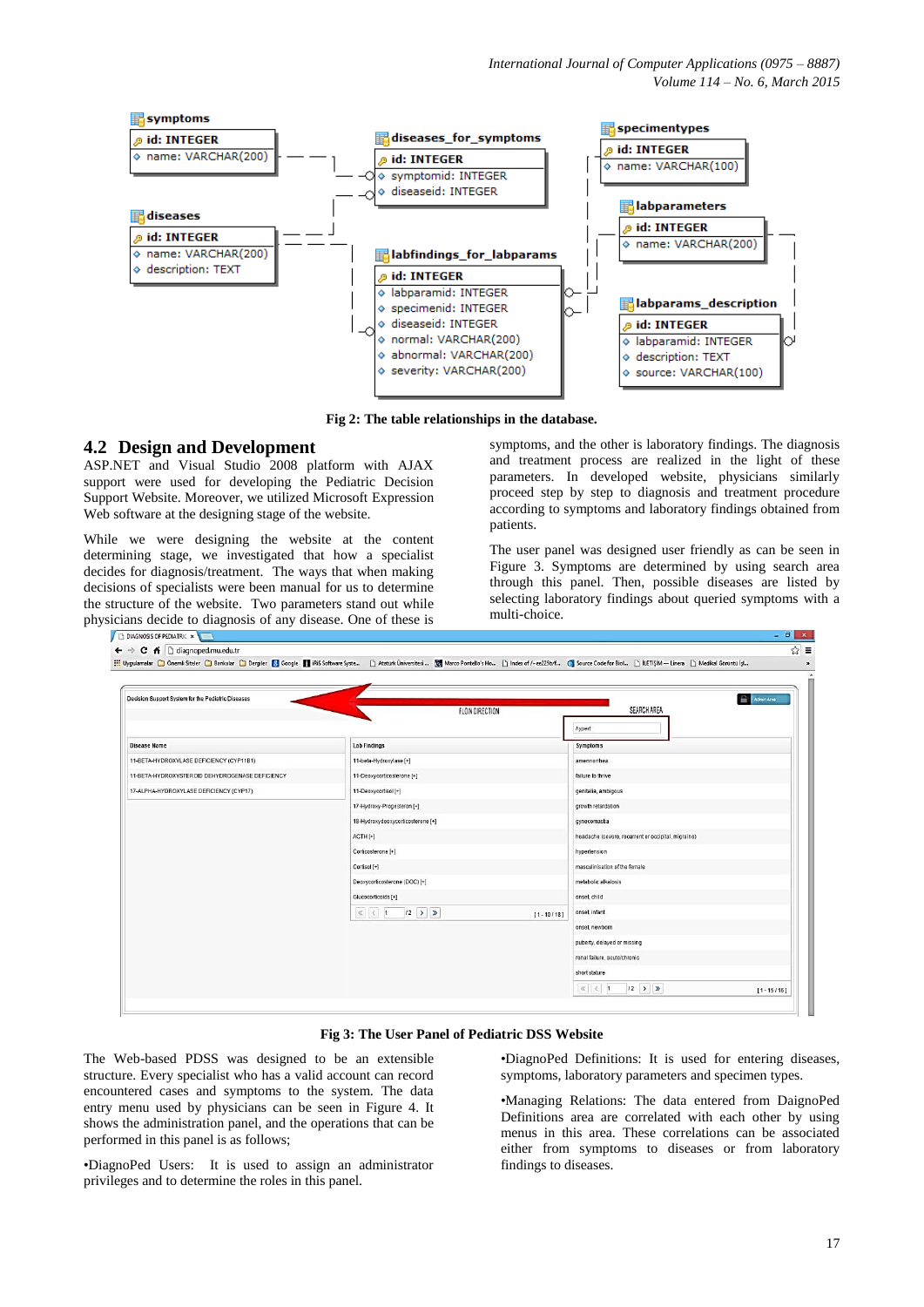

**Fig 4: The Administration Panel of Pediatric DSS Website**

| Association of Diseases and Symptoms                                               |                                                                       |
|------------------------------------------------------------------------------------|-----------------------------------------------------------------------|
| <b>FILTER DISEASES</b>                                                             | <b>FILTER SYMPTOMS</b>                                                |
| <b>Disease Name</b>                                                                | <b>Symptom Name</b>                                                   |
| ۸<br>11-BETA-HYDROXYLASE DEFICIENCY (CYP11B1)                                      | abdominal distension                                                  |
| ◯ 11-BETA-HYDROXYSTEROID DEHYDROGENASE                                             | abdominal fullness                                                    |
| <b>DEFICIENCY</b>                                                                  | abnormal movement                                                     |
| 17-ALPHA-HYDROXYLASE DEFICIENCY (CYP17)                                            | absent hair pigmentation (white hair or forelock)                     |
| ◯ 2,4-DIENOYL-CoA REDUCTASE DEFICIENCY                                             | achalasia                                                             |
| 2-AMINOADIPIC ACIDURIA                                                             | $\sqrt{a}$                                                            |
| 2-HYDROXYGLUTARIC ACIDEMIA (L)                                                     | Addison crisis                                                        |
| 123<br>$\vert$ 1<br>$\rightarrow$<br>$\gg$<br>$\ll$<br>$\langle$<br>$[1 - 20/454]$ | $\ll$<br>132<br>$>$ $\gg$<br>$\vert$ 1<br>$\langle$<br>$[1 - 20/640]$ |
| <b>Symptom Name</b>                                                                |                                                                       |
|                                                                                    |                                                                       |
|                                                                                    | <b>ZAdd</b>                                                           |

**Fig 5: The Association of Diseases and Symptoms Panel**

Figure 5. shows the "Associated of Diseases and Symptoms" panel used by a physician who has an administrator account. The relationships are established by using this panel.

## **5. EVALUATION OF THE SYSTEM**

The goals of assessment have been specified as to detect comprehended use and functionality of the Web-based PDSS and modify the website according to users' perceptions on its overall design. In this study, System Usability Scale (SUS) was used to provide an overview on the subjective assessment about to the usability of Web-based PDSS. SUS consists of 10 questionnaires [11], and it can be used for evaluating many products including software, hardware, websites, mobile devices and applications.

The physicians used and investigated the Web-based PDSS by themselves in their clinics. Then, the survey was applied to physicians for evaluating our web-based system and for determining the usability of the website such as a decision support system.

## **5.1 Participants**

The evaluation questionnaires were completed by 23 physicians. 13 (54.2%) of them are working in pediatric service, and 10 (41.7%) of them are working in an emergency service. Of these physicians, 66.7% are specialist in pediatrics and 29.2% were not a specialization. Of the physicians'

professional experience, 25% were between 10 years and up, 33.3% were between 5-10 years, 37.5% were between 0-5 years.

## **5.2 Data Analysis**

Survey items are strongly disagree, disagree, neutral, agree and strongly agree (They varies from 1 to 5 respectively). According to SUS, the survey score can range from 0-100. The height of the scores indicates that the usability of a system is high. The score contributions of each item is summed to calculate the SUS score. These score impacts can change from 0 to 4. While some items  $(1, 3, 5, 7, 7, 9)$  have value of 1 as score impact, the others (2, 4, 6, 8 and 10) have value of 5. The overall value of SU is obtain by multiplexing the sum of these scores by 2.5 [11].

Survey data were inputted and analyzed into the SPSS (Statistical Package for the Social Sciences) 22.0 program. The descriptive statistics (sum, mean, percent, and frequency) and nonparametric tests (Mann-Whitney U and Kruskal-Wallis H) were used for analyzing survey data.

#### *5.2.1 The Usability of Web-based PDSS*

10 questionnaires were applied to physicians for the usability of the Web-based Pediatric DSS. The descriptive statistics of Web-based PDSS with these questionnaires are detailed in Table 1.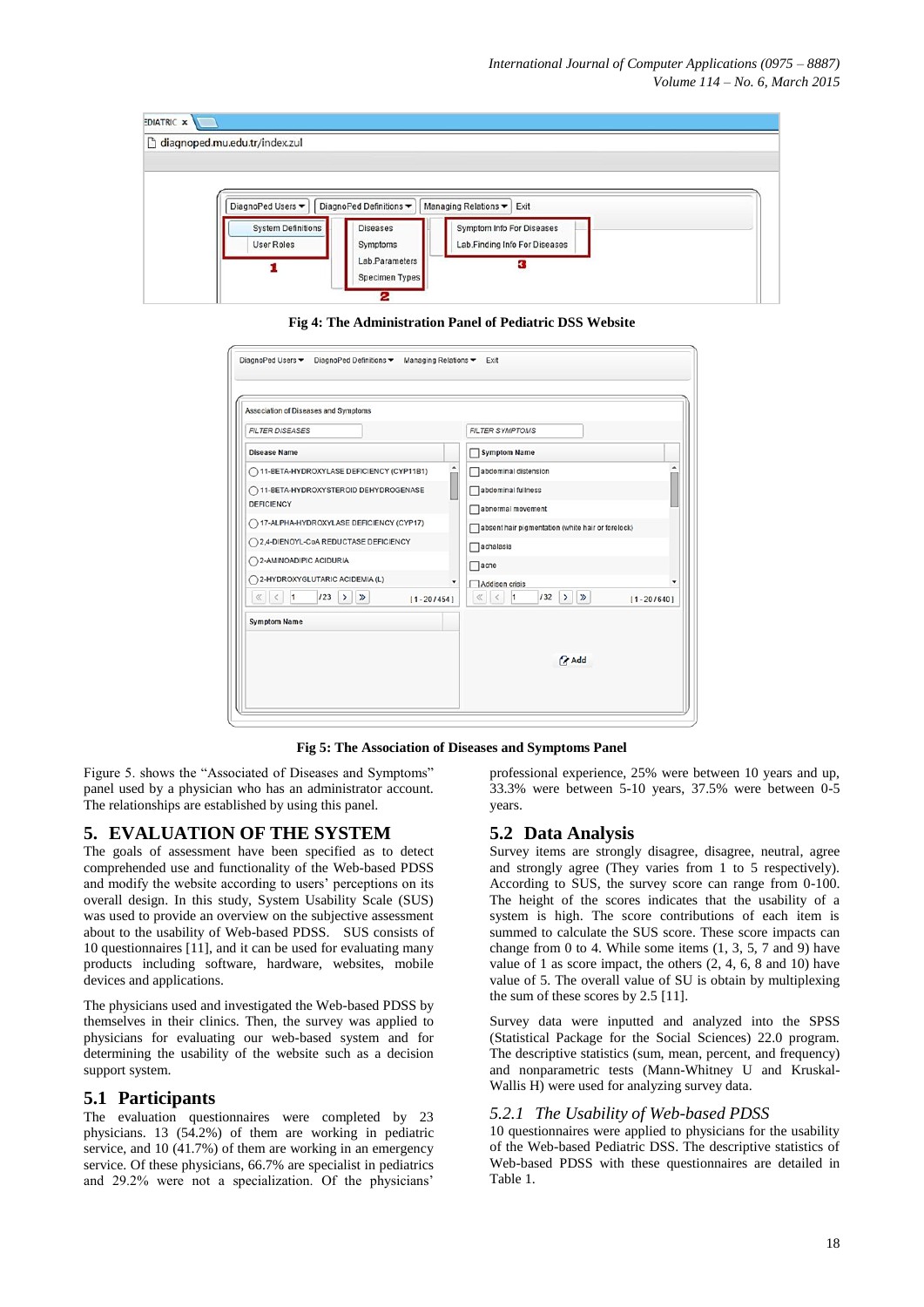**Table 1. Descriptive analysis of 10 questionnaire ratings**

| Survey items                                                                                    | Mean                        | sd.               |
|-------------------------------------------------------------------------------------------------|-----------------------------|-------------------|
| I think that I would like to use this system<br>frequently                                      | 3.86                        | 0.91              |
| I found the system unnecessarily complex                                                        | 2.08                        | 1.04              |
| I thought the system was easy to use                                                            | 4.26                        | 0.86              |
| I think that I would need the support of a<br>technical person to be able to use this<br>system | 2.13                        | 1.09              |
| I found the various functions in this system<br>were well integrated                            | 4.30                        | 0.70              |
| I thought there was too much inconsistency<br>in this system                                    | 1.65                        | 0.64              |
| I would imagine that most people would<br>learn to use this system very quickly                 | 4.21                        | 0.73              |
| I found the system very cumbersome to use                                                       | $\mathcal{D}_{\mathcal{L}}$ | 0.73              |
| I felt very confident using the system                                                          | 3                           | 1.12              |
| I needed to learn a lot of things before I<br>could get going with this system<br>sta 11        | 1.91<br>$1 - 1 - 1$         | 0.84<br>$\ddotsc$ |

\*sd.=standard deviation

The score on efficiency (mean=4.30) indicates that physicians felt that they were satisfied with the functionality of the enhanced system as shown in Figure 6. Furthermore, the physicians found that the web pages which have been easy to use contents (mean=4.26), and they thought that they could use the system often (mean=3.86). On the other hand, the system did not achieve a strong score on the scale of user confidence which was measuring to the physicians felt about to the usage of this system confidently (mean=3.0). The usability score of the scale was found as 73.6 (0-100) according to participation level of the physicians to the expressions in the System Usability Scale.





Table 2 shows the results of descriptive analysis with respect to questionnaires' items for the learnability of the system. According to the result of survey questionnaire items, physicians considered that the Web-based PDSS could be learned easily (Agree, 56.5%).

| Table 2. The results of descriptive statistics about to the |  |
|-------------------------------------------------------------|--|
| learnability of the Web-based PDSS                          |  |

| <b>Survey Item Results</b> | Frequency | Percent (%) |
|----------------------------|-----------|-------------|
| <b>Strongly Disagree</b>   | 0         |             |
| Disagree                   |           | 4.3         |
| Neutral                    | 1         | 4.3         |
| Agree                      | 13        | 56.5        |
| <b>Strongly Agree</b>      | 8         | 34.8        |
| Total                      | 23        | 100         |

#### *5.2.2 The Findings Related to Differences in the Usability*

In this section, we analyzed to the differences between the assessments of the physicians about to the usability factors of the system. To determine these differences, Mann-Whitney U and Kruskal-Wallis H nonparametric test methods were used.

From the Mann-Whitney U test's results of our data, it can be concluded that the total usability of our system according to departments of the physicians was not a statistically difference  $(U = 49.5, p > 0.05$  (.32)). However, when we tested each item of the survey, we saw that there was a meaningful statistical differentiation (U = 28.0, p < 05 (.047)) in the use of the system between the departments of the physicians. As shown in Table 3, the physicians who have not a specialization have more preferred to the use of the system than the specialists.

**Table 3. The differences between the specialists and the physicians about to the use of the system**

|                                                   | <i><b>Specialist</b></i> | N  | Mean<br>Rank | Sum<br>оf<br>Ranks |
|---------------------------------------------------|--------------------------|----|--------------|--------------------|
| I think that I                                    | <b>Yes</b>               | 16 | 10.25        | 164.00             |
| would like to<br>use this<br>system<br>frequently | No                       |    | 16.00        | 112.00             |
|                                                   | Total                    | 23 |              |                    |

The Mann-Whitney U test's results also showed that the physicians in the emergency service were found that the material more usable than the physicians in pediatric service  $(U = 68, p < .05 (.042)).$ 

Kruskal-Wallis H test showed that there was not a statistically significant difference in seniority to system usability,  $X2(2) =$ 2.340,  $p = 0.31$ , with a mean rank seniority score of 13.50 for 0-5 years, 13.56 for 5-10 years and 9.13 for 10 years and up as shown in Table 4.

**Table 4. The differences between the physicians according to their seniority.**

|       | <b>Seniority</b> | N  | <b>Mean Rank</b> |
|-------|------------------|----|------------------|
| Total | $0-5$ years      |    | 13.50            |
|       | $5-10$ years     | 8  | 13.56            |
|       | 10 years and up  | 8  | 9.13             |
|       | Total            | 23 |                  |